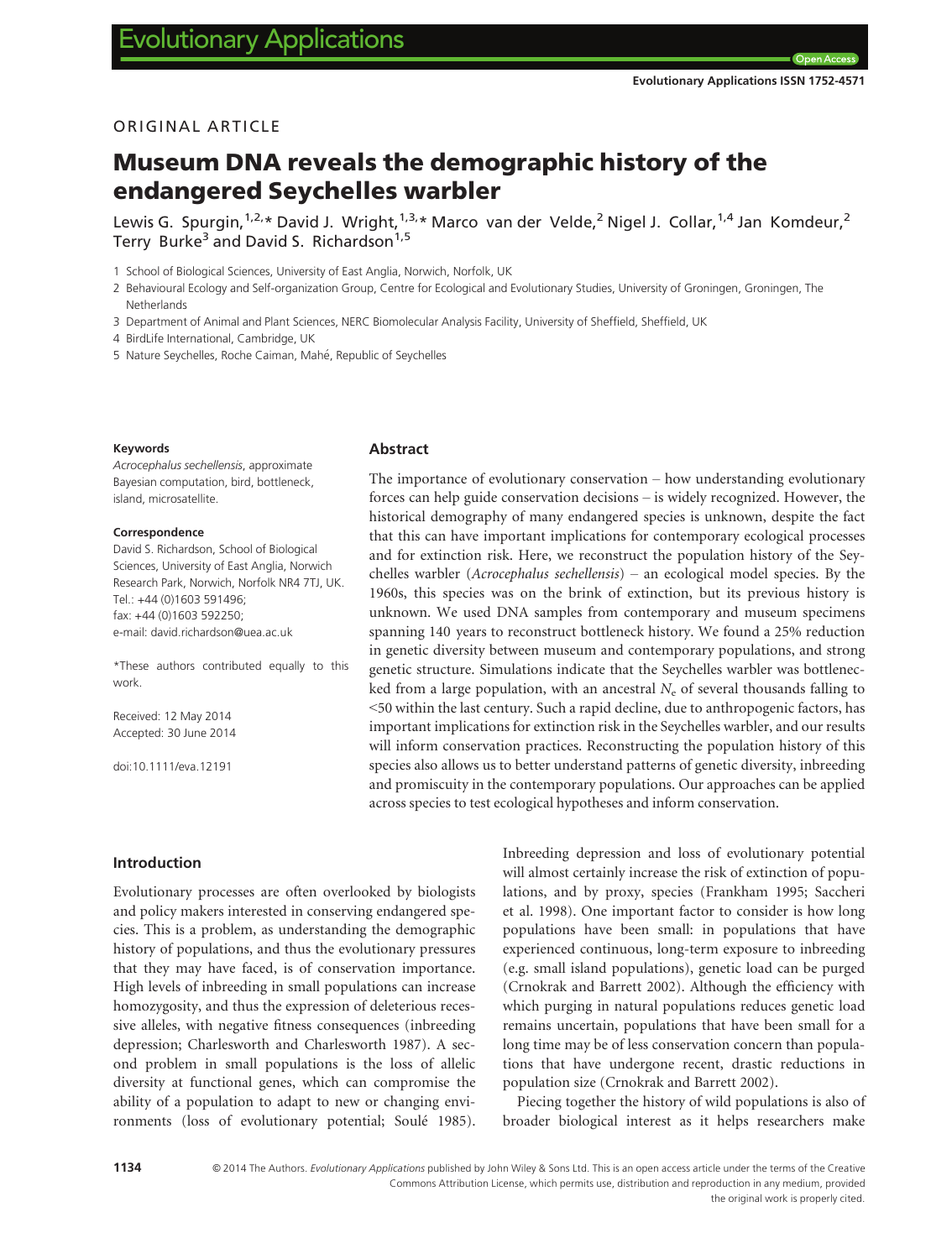sense of present-day behavioural and ecological processes. Historical population bottlenecks, in particular, can affect patterns of individual survival, reproduction and mating behaviour for many subsequent generations, even if the population recovers (Keller et al. 1994; Bijlsma et al. 2000). Some populations may therefore not exhibit the evolutionary responses predicted based on their contemporary demography and selection pressures, due to time-lag effects of historical population declines, expansions or isolation events (Blumstein 2002). The effects of demographic history on these parameters will depend on the timing, extent and duration of the bottleneck (Miller and Hedrick 1991; Briskie and Mackintosh 2004). However, in most cases detailed data on population history are not available, especially for wild species in which historical bottlenecks have rarely been observed or accurately documented.

Genetic markers can be used to provide insights into individual and population-level processes that are not directly observable. At neutral loci, changes in population size leave signatures on patterns of population-level genetic variation, and a number of methods of detecting bottlenecks from genetic data have been developed (Cornuet and Luikart 1996; Garza and Williamson 2001). Recent developments in analytical methods, particularly simulationbased approaches, have enabled researchers to use genetic data to make increasingly complex and detailed inferences about demographic history (Hoban et al. 2012). An especially promising approach is approximate Bayesian computation (ABC) which has been used to infer the timing, duration and severity of bottlenecks and to reconstruct prebottleneck ancestral population sizes from present-day data (Hoffman et al. 2011; Fontaine and Snirc 2012). However, one problem with using present-day DNA samples to study population history is that inferences are still indirect, with the possibility of introducing errors when inferring process from pattern. Different demographic histories can leave similar genetic signatures in contemporary populations and can also mask one another, meaning that key demographic events can be misinterpreted or not detected (Lavery et al. 1996; Schoville et al. 2012). The study of DNA from museum specimens, archaeological finds and fossil remains can address these issues (Hofreiter et al. 2001; Pääbo et al. 2004). By comparing historical and contemporary DNA sequences or markers, studies have been able to assess directly how genetic diversity changes through time in nonmodel organisms. Most of these studies have been restricted to one or a few loci, such as short regions of mitochondrial DNA (Shapiro et al. 2004; Calvignac et al. 2008), microsatellites (Bouzat, Paige, and Lewin 1998; Tucker et al. 2012), or adaptive loci such as the MHC (Smulders et al. 2003). Museum DNA may be especially powerful when used in conjunction with a coalescencebased simulation approach such as ABC (Chan et al. 2006).

From a conservation perspective, much of the strength of this approach lies in its use in linking historical and contemporary population changes to anthropogenic impacts, or otherwise, and subsequently directing conservation efforts.

Here, we examine how genetic diversity has changed over a period of 140 years in the Seychelles warbler (Acrocephalus sechellensis), a small passerine endemic to the Seychelles archipelago in the Indian Ocean (Fig. 1). In the 1960s, this species was reduced to a single population of reportedly fewer than 30 individuals on the tiny island of Cousin (4°20′S, 55°40′E, 0.29 km<sup>2</sup>; Penny 1967; Loustau-Lalanne 1968), and its recovery has been the focus of great conservation attention and scientific interest (Komdeur 1994; Komdeur and Pels 2005; Wright et al. 2014). In the process, the Seychelles warbler has become a long-term ecological and evolutionary model system (Komdeur 1992; Richardson et al. 2003; Barrett et al. 2013), making it an excellent candidate for studying population history. The species was confined to a restricted range (two predator-



Figure 1 Population history of the Seychelles warbler (pictured inset). Dates represent first dates that Seychelles warblers were present on individual islands, and the last known date on Marianne, where the warbler was known to exist but is now extinct. Note that populations on Cousine, Aride, Denis and Frégate were established by translocations.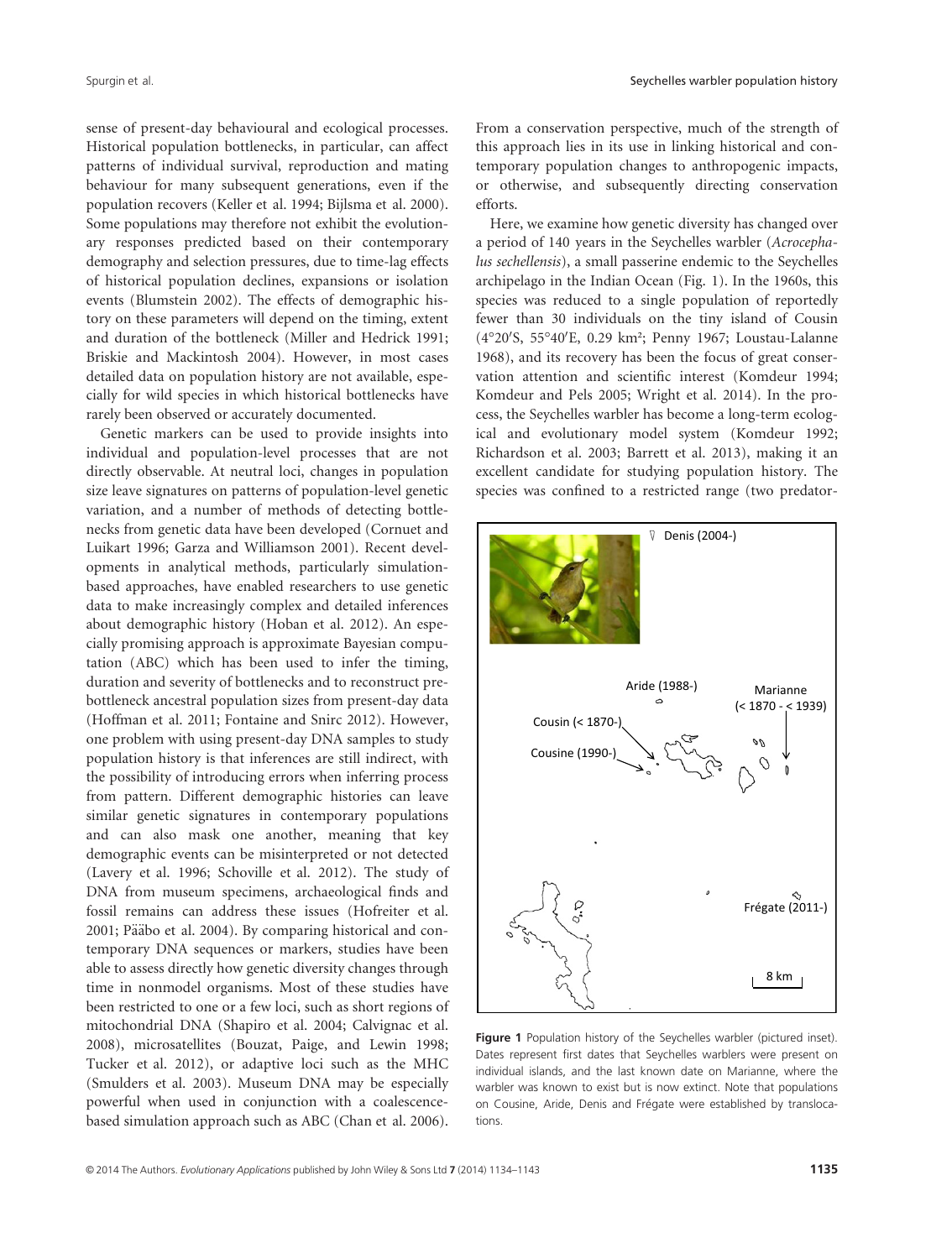free islands) in the late 19th century (see Materials and methods), and it is unknown whether it was ever more widespread across the Seychelles, although it is assumed to have been so before the introduction of predators such as rats (Rattus spp.) and cats (Felis catus) (Collar and Stuart 1985). Relatively low levels of genetic diversity have been observed in the warbler at neutral and functional loci, and this has been linked to fitness (Richardson and Westerdahl 2003; Richardson et al. 2005; Brouwer et al. 2007, 2010). Despite this, the roles of natural and anthropogenic factors in shaping the patterns of genetic diversity in this species remain unknown. We first use DNA extracted from museum specimens to compare microsatellite diversity in the historical population with the contemporary population, allowing us to calculate how much genetic diversity has been lost over time. We then use a Bayesian approach, informed by available knowledge of the warbler's demographic history, to estimate ancestral population size and determine the timing and severity of the bottleneck. We then discuss how natural and anthropogenic factors have shaped patterns of genetic diversity in the Seychelles warbler, as well as the broader implications of using our methods and results for evolutionary and conservation biology.

## Materials and methods

#### Study species and sampling

The demographic history of the Seychelles warbler is outlined in Fig. 1. The species was first described in 1878 by Oustalet (1878) from the island of Marianne (96 ha), and in the same account was said by Lantz to be 'rare on Ile Cousine'. Subsequent studies found the warbler on Cousin, but not Cousine, and Lantz's account was presumed to be a mistake (Vesey-Fitzgerald 1940). By 1938, the warbler was extinct on Marianne, and Vesey-Fitzgerald (1940) remarked that it 'must be the rarest [bird] in the world'. Expeditions to Cousin in 1959, 1965, 1967 and 1968 documented 30, 50, 26 and 50 individuals, respectively (Penny 1967; Loustau-Lalanne 1968). However, birds were not uniquely ringed during these trips, so these estimates of population size are unlikely to have been very precise. In 1967, Cousin was designated as a nature reserve, and efforts began to increase the populations of native bird species (Penny 1967). Habitat restoration, consisting of the removal of coconut palms (Cocos nucifera) to allow the succession of natural pisona (Pisonia grandis) woodland, was successful, and the Cousin warbler population quickly recovered; since the 1980s, it has been at a carrying capacity of approximately 320 adults (Brouwer et al. 2009). Between 1987 and 2011, four new warbler populations were successfully established by translocation to the islands of Aride, Cousine, Denis and Frégate (Komdeur 1994; Richardson et al. 2006; Wright et al. 2014).

Historical samples were obtained from all known Seychelles warbler museum specimens, collected from Cousin  $(n = 19)$  and Marianne  $(n = 7)$  in 1876–1940 (Table S1). Although the temporal range of sampling of the museum specimens was wide, structure analyses suggested that they grouped into two populations (see Results), enabling us to group them for population genetic analyses. A small (approximately  $1.5 \times 1.5 \times 3.0$  mm) piece of skin was excised from the ventral surface of the foot and stored at room temperature in a sterile microfuge tube. Contemporary samples were collected as part of an intensive, long-term study of Seychelles warblers on Cousin Island (Brouwer et al. 2010). Since 1988, the entire population has been extensively monitored, often in both the main (June–September) and minor (November–March) breeding seasons each year, during which birds are routinely caught with mist nets and audio lures. A blood sample (approximately  $25 \mu L$ ) was collected from each bird by brachial venipuncture and stored at room temperature in a screw-topped microfuge tube containing 1.5 mL absolute ethanol. Each bird was fitted with a unique combination of three colour rings and a metal British Trust for Ornithology (BTO) ring. Over 96% of adult birds on Cousin have been ringed since 1997 (Richardson et al. 2001), and a representative sampling of the population was achieved in each year. For the present analysis, 50 samples were randomly chosen from 1997 and 2011 (of 160 and 197 samples available from that year, respectively) to provide two temporally distinct contemporary population samples for comparison with the historical data.

## Molecular methods

Contemporary DNA was extracted using a salt extraction protocol (Richardson et al. 2001). DNA was extracted from the museum samples using a Qiagen DNeasy tissue kit (Qiagen, Crawley, UK) according to the manufacturer's instructions, with the following alterations: (i) each sample was finely chopped in a small volume of ATL buffer prior to digestion with proteinase K; (ii) 20  $\mu$ L 1 M DTT (Dithiothreitol, Sigma-Aldrich, UK) was added at incubation; and (iii) 1 µL carrier RNA (Qiagen, final concentration = 20  $\mu$ g/mL) was added during the precipitation phase (Freed and Cann 2006). To reduce the risk of contamination, extractions were performed in separate batches of four, with the incorporation of a negative control at the extraction and PCR stages. All DNA extractions were performed in a laminar flow cabinet in a 'clean room' located separate from the main laboratory. No passerine DNA had previously been processed in this facility. All equipment was isolated exclusively for museum sample extraction, regularly cleaned with industrial methylated spirits and UV sterilized; all materials were autoclaved where appropriate.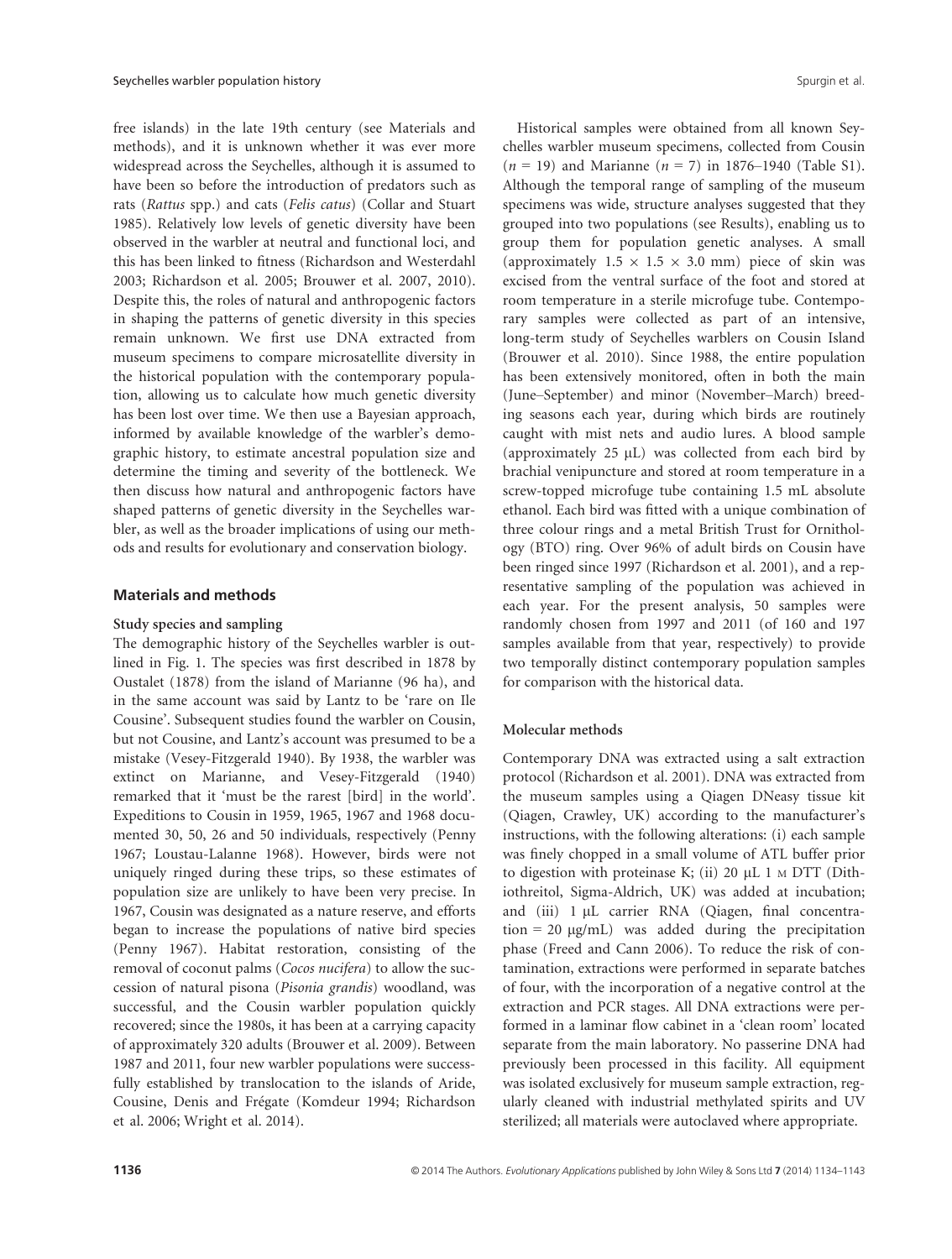The potential for amplification of each museum DNA sample was tested by molecular sexing using the Z-002D marker set (Dawson 2008). Each PCR included 2 µL Qiagen PCR multiplex master mix, 1 µL primer mix (at a final concentration of 0.2  $\mu$ M) and 1  $\mu$ L DNA. The PCR cycling conditions were 15 min at 95°C, followed by 45 cycles of 30 s at 90°C, 1 min 30 s at 56°C and 1 min 30 s at 72°C. All pre-PCR work was carried out in the 'clean room'. Each contemporary sample was molecularly sexed and genotyped at 30 polymorphic microsatellite loci combined into four multiplexes (Tables S2 and S3). PCR amplification of the contemporary samples was performed in  $10 \mu L$  volumes containing 20–50 ng of template DNA, using a Qiagen Multiplex PCR Kit and the manufacturer's protocol. The PCR program used was as follows: 95°C for 15 min, followed by 30 or 35 (for the museum specimens) cycles of 94°C for 30 s, annealing temperature  $(T_a;$  multiplexspecific, Table S2) for 90 s and 72°C for 60 s, followed by 60°C for 30 min. All PCR products were separated on a 48-well capillary ABI 3730 DNA analyser, and allele sizes assigned using GeneMapper 4.0 software (Applied Biosystems, Paisley, UK). All samples were genotyped at least twice to assess repeatability, and new alleles (i.e. those that have not been found in the routine genotyping of contemporary individuals during the long-term project) were only confirmed when observed in both reactions. Twelve of the 30 markers were successfully genotyped using the partially fragmented DNA extracted from the museum samples (Table S4), so only the corresponding loci from the contemporary samples were included in the data set used for comparison.

## Statistical analyses

Unless stated otherwise, all plots and statistics were generated in R version 2.14.1 (http://www.r-project.org/). For each locus and population (Marianne museum; Cousin museum, 1997 and 2011), we calculated observed and expected heterozygosity and tested for deviations from Hardy–Weinberg equilibrium (HWE) using GENEPOP version 4.0.10 (Raymond and Rousset 1995). Null allele estimates were calculated in CERVUS version 3.0.3 (Marshall et al. 1998). Allelic richness and number of private alleles in each population were calculated after controlling for differences in sample size, using a rarefaction approach implemented in HPRare (Kalinowski 2005).

To examine patterns of genetic structure across populations, we calculated pairwise  $F_{ST}$ , using Slatkin's transformation (Slatkin 1995). For comparison, we also calculated Jost's  $D_{\text{EST}}$  (Jost 2008) in SMOGD (Crawford 2010). Additionally, we looked for evidence of genetic structure using a Bayesian clustering algorithm implemented in the program STRUCTURE (Pritchard et al. 2000). We used a model allowing admixture and correlated gene frequencies and included sampling locations as prior information to deal with the low sample size on Marianne and with potentially subtle structure within our samples (Kalinowski 2011; Porras-Hurtado et al. 2013). We carried out four independent runs for each value of  $K = 1-5$ . For each run, we used 500 000 steps, with a burn-in of 10 000 steps. The value with the highest mean 'log probability of data' was considered the most likely number of clusters. We also inferred the most likely numbers of clusters using the method of Evanno et al. (2005). Finally, we carried out a principal components analysis of the microsatellite data using the ADEGENET package in R (Jombart 2008).

We used two approaches based on summary statistics to detect whether the warbler populations had undergone genetic bottlenecks. We first tested for heterozygosity excess, which occurs owing to the loss of rare alleles shortly after bottlenecks (Cornuet and Luikart 1996), using the program BOTTLENECK (Piry et al. 1999). We used a twophase mutation model and ran the analysis three times, with the percentage of stepwise mutations set at 95%, 90% and 80%, respectively. The probability of heterozygosity excess was calculated using Wilcoxon rank-sum tests. We also calculated Garza and Williamson's (2001) index (M), by dividing the number of alleles in a population  $(k)$  by the range in allele size  $(r)$ .

We used the program DIY-ABC v2.0 (Cornuet et al. 2008, 2014) to estimate the timing and severity of the Seychelles warbler bottleneck. Because of the low sample size on Marianne, we excluded this population and focused on the temporal samples from Cousin. We constructed a bottleneck scenario, using the following priors: the prebottleneck  $N_e$ , postbottleneck  $N_e$  and the timing of the bottleneck (Table 1). For comparison, we tested the bottleneck scenario against a null model, which simulated a constant  $N_e$  on Cousin over time (Table 1). We assumed a generation time of 4 years, which corresponds to the median age of successful breeders (M. Hammers, unpublished data) and dated the museum population at 26 generations before the 2011 samples (the mid-point of the range of museum sample dates). All priors were given uniform distributions, informed where possible by knowledge of the Seychelles warbler population history. The microsatellite loci were assumed to follow a stepwise mutation model, with mean mutation rate drawn from a uniform prior with minimum and maximum values set at  $10^{-3}$  and  $10^{-5}$ , respectively, with individual locus mutation rate drawn from a gamma distribution (mean  $=$  mean mutation rate and shape  $= 2$ ). For each scenario, we simulated 1 million data sets. As summary statistics, we used the mean number of alleles per locus, mean gene diversity and mean Garza– Williamson M index within each population, as well as pairwise  $F_{ST}$  across each pair of populations. The posterior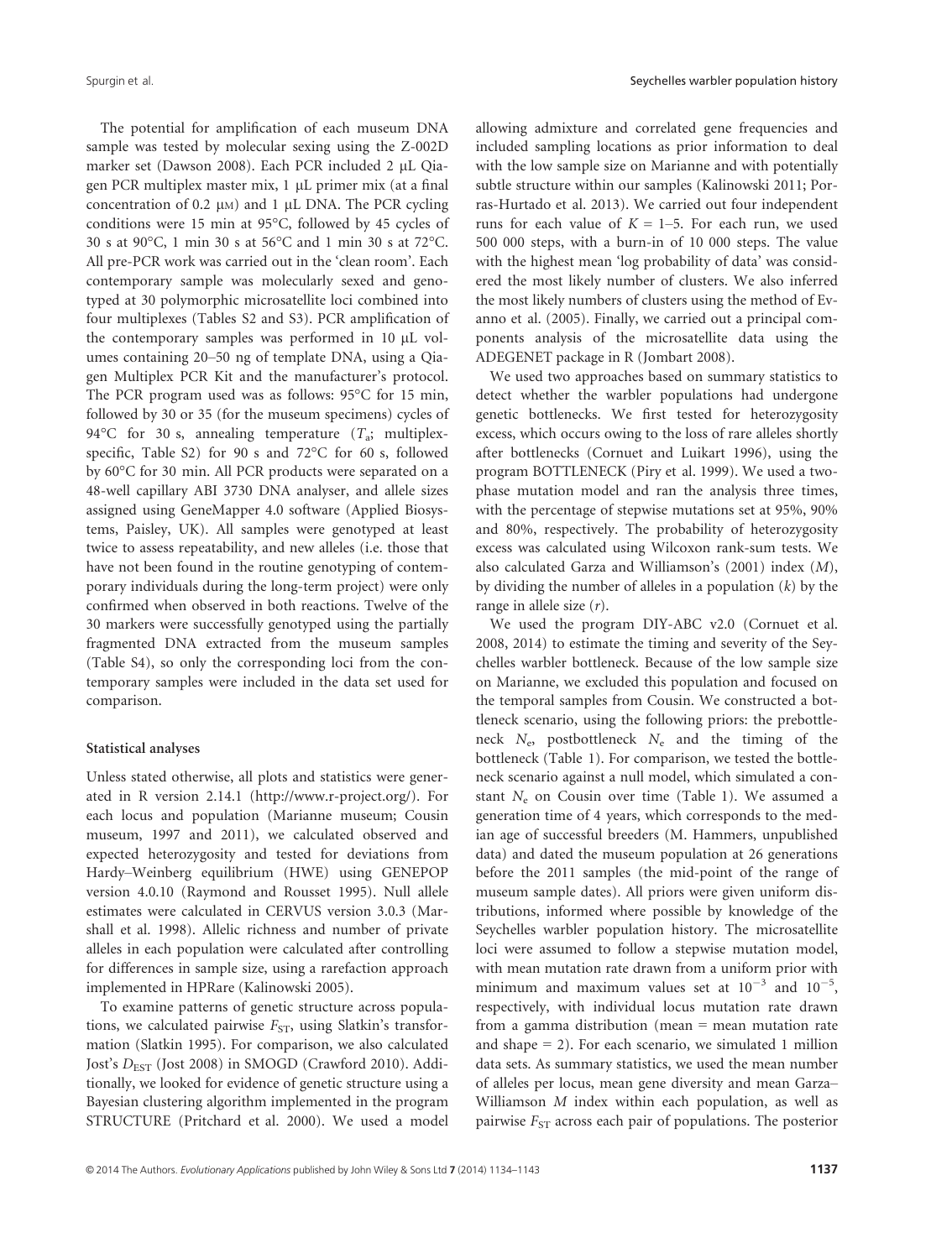Table 1. Demographic scenarios, priors and posterior estimates used in approximate Bayesian computation (ABC) analyses of the Cousin Seychelles warbler population. Time is in generations (generation time = 4 years),  $CI =$  credible intervals, Bias = mean relative bias and RMSE = relative mean square error (Cornuet et al. 2008).

|                         | Prior         | Posterior estimates |             | Confidence<br>estimation | parameter<br>$\mathsf{I}$ |
|-------------------------|---------------|---------------------|-------------|--------------------------|---------------------------|
| Parameter               |               | Median              | 95% CI      | <b>Bias</b>              | <b>RMSE</b>               |
| Scenario 1 (bottleneck) |               |                     |             |                          |                           |
| $N_e$ (contemporary)    | $1 - 100$     | 46                  | $29 - 75$   | 0.095                    | 0.434                     |
| $N_e$ (ancestral)       | $1 - 100,000$ | 6,900               | 2,400-9,700 | $-0.032$                 | 0.585                     |
| Time (bottleneck)       | $5 - 500$     | 55                  | $33 - 64$   | 0.176                    | 0.498                     |

probability of scenarios was estimated by (i) taking the 500 simulated data sets closest to the observed data set and calculating the proportion that belong to each scenario (direct estimate) and (ii) performing a logistic regression on the closest 1% of data sets to the observed data (Cornuet et al. 2008). We evaluated the posterior distribution of estimates by performing a regression on the closest 1% of logit-transformed data sets and evaluated bias and precision of each parameter by calculating mean relative bias and relative mean square error using the standard procedures in DIY-ABC.

For comparison, we also estimated  $N_e$  for the museum (Cousin) and contemporary populations using the Bayesian approach implemented in ONeSAMP (Tallmon et al. 2004), with prior minimum values set to 1 and maximum values set to 10 000 for the museum, and 320 for the contemporary population (current census size), respectively. To check how sensitive these estimates were to priors, we reran ONeSAMP for the contemporary population using the same, wide priors as for the museum population (1– 10 000).

## Results

Of the 26 museum samples, 23 were successfully genotyped at 10 or more of the 12 loci. One sample from Marianne was genotyped at only three loci (museum ID 1876-574; Table S1) so was excluded from further analysis. Two were genotyped at six loci (USNM 119753 and AMNH 265502; Table S1); population-level analyses carried out both with and without these two samples yielded the same results (data not shown), so they were retained, leaving sample sizes of 19 and 6 for Cousin and Marianne, respectively, and a total sample size of 126 individuals when the 1997 and 2011 populations were included. The genotyping error rate in the museum specimens was 2.5%. Observed and expected heterozygosity for each locus and population, along with results of tests for deviations from HWE and null allele frequency estimates, are given in Table S4.

Pairwise  $F_{ST}$  estimates between museum and contemporary samples were moderately large and highly significant **Table 2.** Pairwise  $F_{ST}$  (below diagonal) and  $D_{EST}$  (above diagonal) in museum and contemporary Seychelles warbler populations.

|               | Marianne<br>(M) | Cousin<br>(M) | Cousin<br>(97) | Cousin<br>(11) |
|---------------|-----------------|---------------|----------------|----------------|
| Marianne (M)  |                 | 0.09          | 0.22           | 0.18           |
| Cousin (M)    | 0.13            |               | 0.07           | 0.05           |
| Cousin (1997) | 0.28            | 0.12          |                | < 0.001        |
| Cousin (2011) | 0.27            | 0.11          | 0.002          |                |

Nonsignificant values ( $P > 0.05$ ) are highlighted in bold.

(all  $F_{ST} > 0.1$ ,  $P < 0.001$ ; Table 2), but there was no significant differentiation between the 1997 and 2011 populations ( $F_{ST}$  = 0.001,  $P$  = 0.2; Table 2). A PCA suggested that the Cousin and Marianne museum samples formed two separate clusters, with the contemporary samples forming a separate third cluster (Fig. 2). STRUCTURE analyses indicated three and two genetic clusters using the log likelihood and  $\Delta K$  methods, respectively, which corresponded closely to the results from the PCA (Figure S1). The only difference between the PCA and STRUCTURE analyses was that STRUCTURE, when  $K = 2$ , grouped the Marianne samples with the Cousin museum samples (Figure S1) – however, this is most likely the result of the low sample size on Marianne (Kalinowski 2011).

In going from the museum to the contemporary populations, there was a 25% loss of allelic richness and a 19% loss of heterozygosity (Fig. 3). There was significant heterozygosity excess in the Cousin museum population  $(P = 0.001 - 0.004$ , depending on the proportion of stepwise mutations assumed) and in both the 1997 and 2011 populations ( $P < 0.001$  for both years, regardless of the mutation model). There was no evidence for heterozygosity excess in the Marianne museum populations ( $P = 0.09$ – 0.27), but the number of individuals ( $n = 6$ ) is lower than the recommended minimum sample size for this analysis  $(n = 10)$ , so this result must therefore be treated with caution. Mean  $(\pm SE)$  Garza and Williamson's M ratio was  $0.72 \pm 0.06$  for the Marianne museum population,  $0.81 \pm 0.05$  for the Cousin museum population and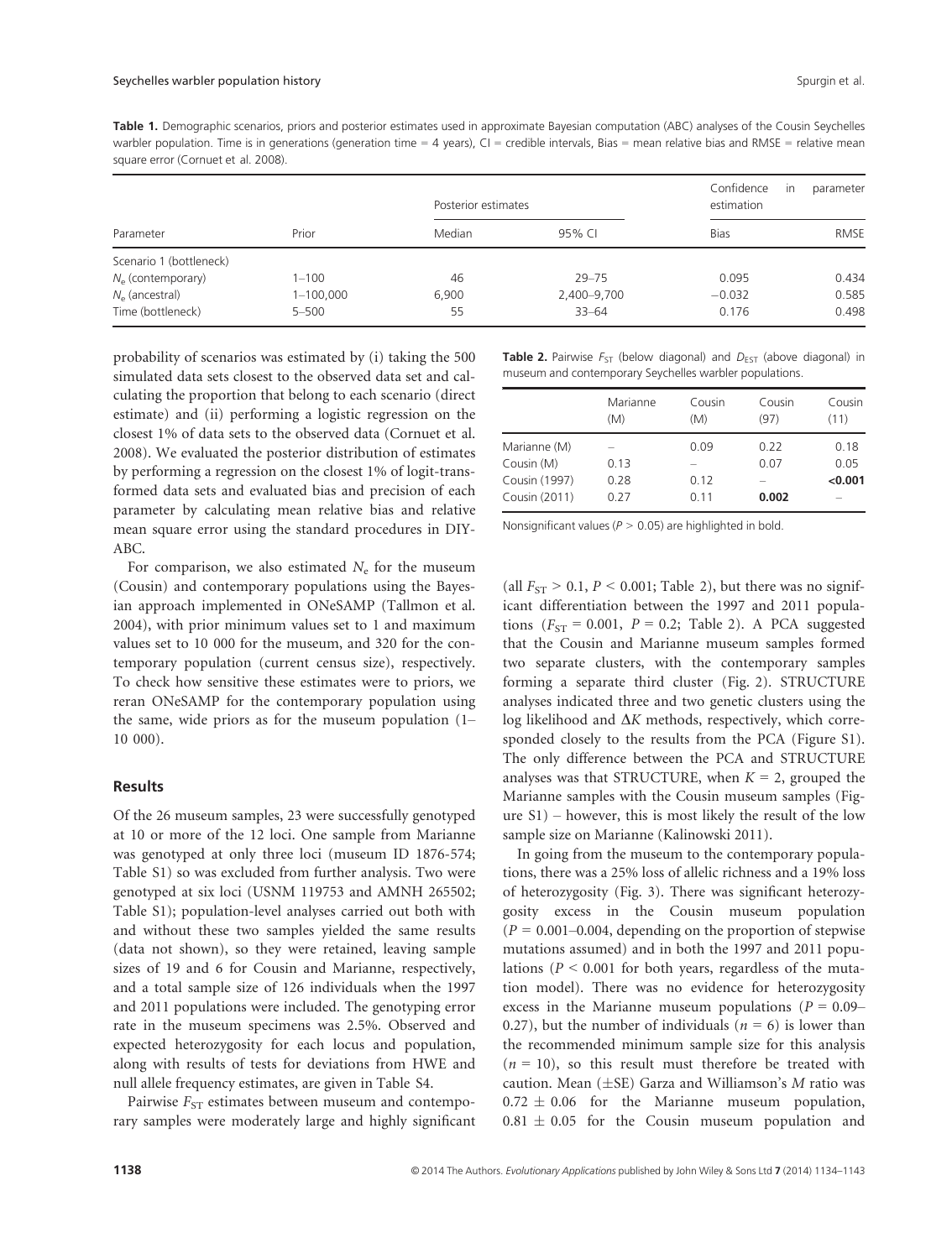

Figure 2 Expected heterozygosity (black dots and solid bars) and allelic richness (grey dots and dashed bars) averaged over 12 microsatellite loci in museum (M) and contemporary Seychelles warbler populations. Error bars represent standard error.



Figure 3 Principal components analysis of 126 Seychelles warbler samples, based on 12 microsatellite loci. Each point represents an individual, and ellipses represent 95% confidence limits for population-level groups.

 $0.66 \pm 0.05$  for both the 1997 and 2011 Cousin populations ( $M \leq 0.68$  is indicative of a bottleneck; Garza and Williamson 2001). As M is expected to increase with sample size (Garza and Williamson 2001), these results are conservative. Together, these tests indicate that a bottleneck may have already occurred when the museum samples were obtained from Cousin, with strong evidence for a bottleneck in the contemporary samples.

Simulations carried out in DIY-ABC strongly supported a bottleneck over the scenario of a constant  $N_e$  over time

(posterior probabilities  $= 1$  and 0, respectively, for both direct and logistic regression estimates). We evaluated confidence in this scenario choice by simulating 500 pseudo-observed data sets under the constant  $N_e$  scenario, performing ABC analyses and calculating the number of times the bottleneck scenario was incorrectly chosen, and found that in no case did this occur (suggesting a Type 1 error rate of <0.002). That 14 of the 15 observed summary statistics were well within the range of the simulated data for the bottleneck scenario (Table S5) gives us further confidence in our scenario choice. Posterior estimates suggested that the Cousin population was reduced from an  $N_e$ of several thousand to <50 between 120 and 250 years ago, with relatively low bias and high precision estimates (Table 1; assuming a generation time of 4 years). The estimate of ancestral  $N_e$  did have wide-ranging credible intervals – a result that could arise from low sample size in the museum population or a bottleneck occurring before the museum samples were taken. Estimates of  $N_e$  in ONeS-AMP, like DIY-ABC, gave a much higher value for the museum population than for the contemporary population, although absolute estimates were consistently lower (museum population: mean = 268, 95% credible intervals = 175–1320; contemporary population: mean = 32; 95% credible intervals  $= 27-41$ ). We note that sample sizes lower than 20 individuals can cause problems with ONeS-AMP (D. Tallmon, personal communication) and therefore interpret absolute values from this program with caution.

# **Discussion**

The Seychelles warbler, like many bottlenecked species, is characterized by low levels of genetic diversity at neutral and functional genes (Richardson et al. 2000; Richardson and Westerdahl 2003; Hansson and Richardson 2005; Dawson et al. 2010); however, until now we have not had confirmation of exactly the timing, extent or duration of this bottleneck. Using museum samples, we found that prior to the 19th century, there was considerably more genetic diversity within and across the only two known ancestral Seychelles warbler populations. Moreover, we show that a substantial proportion of this genetic diversity was lost over subsequent decades. Simulations informed with the museum and contemporary population data indicate that the effective population size of the Seychelles warbler has historically been orders of magnitude greater than it is now.

The two main sources of genotyping error that can affect DNA-based studies of museum specimens are allelic dropout and false alleles (Taberlet et al. 1996; Wandeler et al. 2007). Our modest genotyping error rate of 2.5% in the museum specimens suggests that while genotyping error has most likely occurred in our museum specimens, it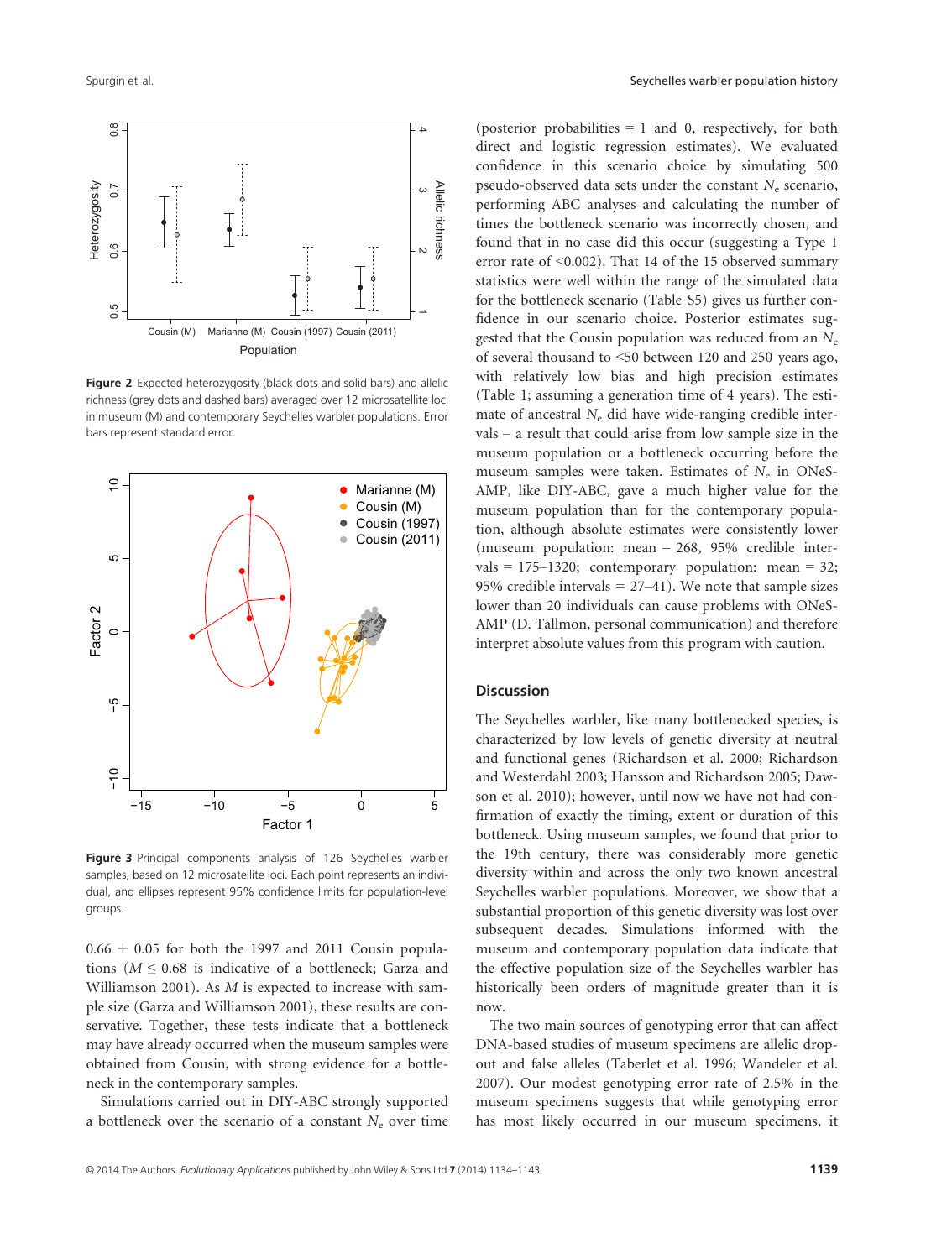cannot be the explanation for the striking differences in genetic diversity and allelic composition between the historical and contemporary populations. Moreover, all available evidence suggests that the allelic dropout rate overwhelms the rate of false alleles in degraded samples (Wandeler et al. 2007; Arandjelovic et al. 2009), which in our case would cause an underestimation of the true prebottleneck diversity. With this evidence in mind, combined with the fact that we only included new alleles that were confirmed in replicated PCRs, we believe that our results can be interpreted as providing a minimum estimate of the loss of genetic diversity that has occurred in the Seychelles warbler as a result of the bottleneck.

There are very good records of the population size and status of the Cousin Seychelles warbler population from the 1960s onwards, but very little is known about the range and numbers of the species before then. The Seychelles are thought to have comprised a single, large island when sea levels were lower during the last ice age (Colonna et al. 1996; Rocha et al. 2013), and we therefore presume that the Seychelles warbler was widely distributed at that time. Our findings suggest that the warbler was indeed widely distributed until relatively recently, with the genetic consequences of the population decline occurring within the last century. The island of Cousin can support a maximum of approximately 350 birds (including juveniles); so the large ancestral effective population size estimated here must indicate that warblers were present on neighbouring islands, with gene flow occurring between populations. This at first seems counter-intuitive, as interisland dispersal is now rarely observed in the Seychelles warbler (Komdeur et al. 2004). However, in the past, when many more warblers were present across the Seychelles, rare dispersal events would easily have maintained genetic diversity across small island populations. The finding of moderate differentiation between the Marianne and Cousin museum populations ( $F_{ST}$  = 0.09) – two of the most geographically separated islands within the Praslin group (Fig.  $1$ ) – is consistent with a scenario of limited, but not ubiquitous, historical dispersal between islands.

The loss of genetic diversity between museum and contemporary samples, the results from bottleneck tests, and the estimate of the bottleneck time from DIY-ABC all indicate a recent dramatic decline in population size in the Seychelles warbler. Most islands in the Seychelles were planted with coconuts in the late 19th and early 20th centuries, creating unsuitable habitat for Seychelles warblers (Komdeur 1994). This, along with the introduction of predatory rats and cats, would have been sufficient to drive steep declines across Seychelles warbler populations. Many other island species share a similar history to the Seychelles warbler, being extremely rare by the 20th century but with little or no information on prior population history – in the

Seychelles, for example, there is the Seychelles magpie robin (Copsychus sechellarum), paradise-flycatcher (Terpsiphone corvina) and white-eye (Zosterops modestus; Collar and Stuart 1985). It is likely that many of these species have been subject to the same pressures and were also recently more widely distributed and abundant.

Long-term study systems such as the Seychelles warbler provide unique insight into key processes in ecology and evolutionary biology (Clutton-Brock and Sheldon 2010). Now having a historical backdrop against which questions can be addressed allows us to improve our interpretations of results. For example, the fact that female Seychelles warblers choose neither social nor extra-pair males to avoid inbreeding (Richardson et al. 2004) might be because inbreeding in this species has purged deleterious mutations, reducing selection for inbreeding avoidance. However, since it seems unlikely that inbreeding in the Seychelles warbler has been sufficiently severe or long-lasting enough to have purged all deleterious mutations, a more likely alternative explanation, given the large ancestral  $N_e$  documented here, is that inbreeding avoidance mechanisms might not evolve in larger populations where inbreeding is infrequent (Jamieson 2011). Likewise, although it has been suggested that in birds, bottlenecked island populations exhibit lower levels of extra-pair paternity (EPP) than outbred, mainland species (Griffith 2000), the Seychelles warbler does not fit this pattern, exhibiting higher levels of EPP (40% of offspring) than many outbred species (Richardson et al. 2001); however, if there is a genetic basis to promiscuity, and the warbler populations were large until recently, we do not necessarily expect low levels of EPP to have evolved.

The approaches used here, combining museum DNA with population simulations, have been and will be of use to other studies wishing to generate clear, testable hypotheses about ecological and evolutionary phenomena. These may be questions similar to those that we address using the Seychelles warbler system concerning inbreeding depression and the evolution of promiscuity. Alternatively, they may be questions related to older ecological and evolutionary phenomena, such as the role of climate fluctuations and prehistoric hunting pressures in historical population change (Fontaine and Snirc 2012) or the role of drift, mutation and selection in shaping patterns of genetic diversity (Yeung et al. 2011; Spurgin et al. 2014). And as more studies gain an understanding of population history, the generality of ecological and evolutionary hypotheses can be tested using comparative approaches. For example, the relationship between genetic diversity and EPP in birds is at present restricted to analysis of a few outbred species (Spurgin 2013). Comparing pre- and postbottleneck genetic diversity to EPP across a range of species would be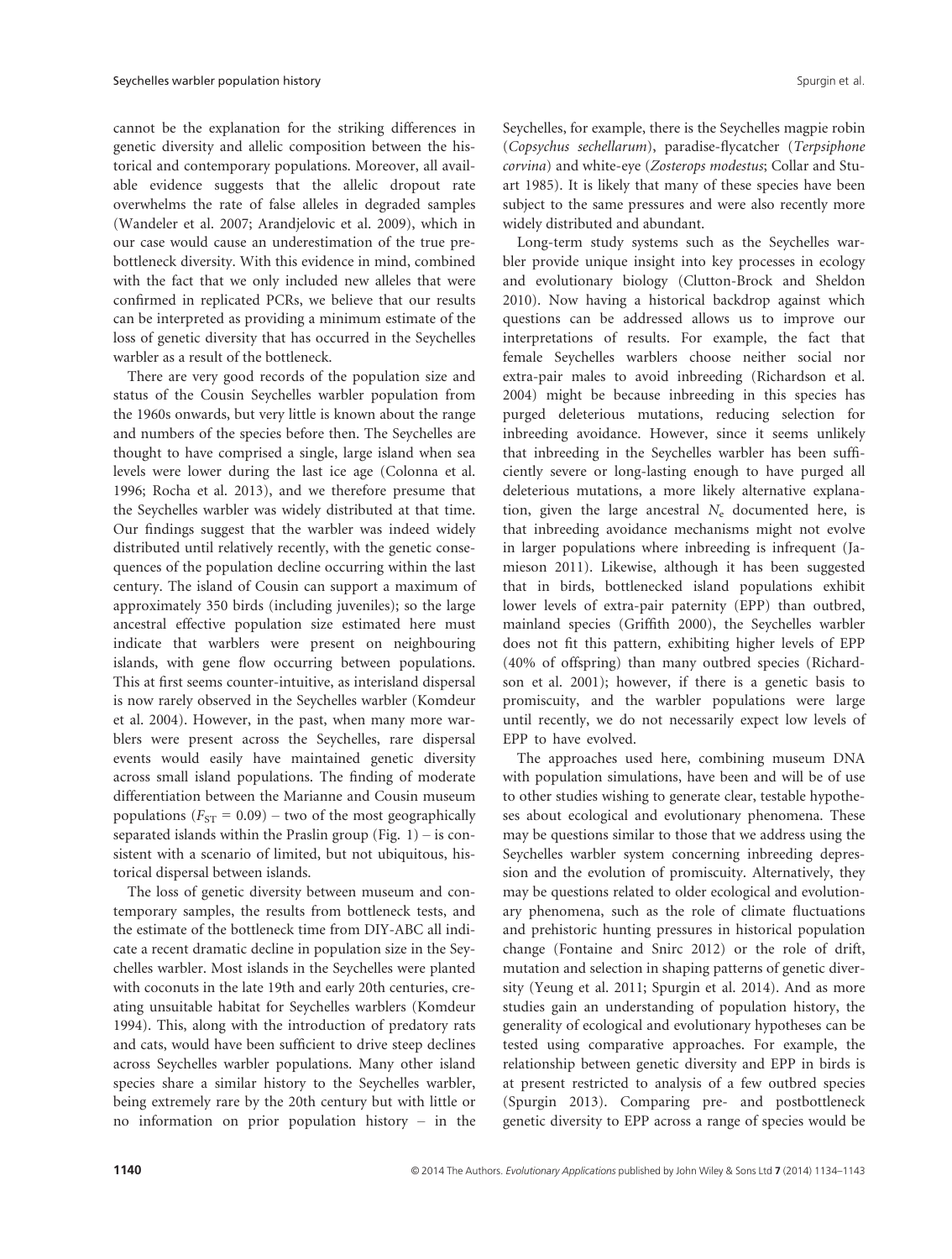a very promising approach to this question, as by doing so one could explore how responsive promiscuity is to sudden changes in population size.

Genetic diversity is crucial for the long-term persistence of populations and species and is one of the IUCN's three global conservation priorities along with species and ecosystem diversity (McNeely et al. 1990). The rapid loss of genetic diversity, such as that observed here, is therefore a cause for concern, as the evolutionary potential of this species has almost certainly been reduced. Species such as the Seychelles warbler, which have undergone the most rapid and severe reductions in population size, are likely to be at higher risk of extinction in the medium to long term. This is particularly concerning as inbreeding and genetic diversity have been shown to reduce fitness in the Seychelles (Brouwer et al. 2007, 2010). Some of the risks associated with low genetic diversity in this species will have been mitigated by the translocations. However, given that  $N_e$  was already dramatically reduced when the translocations were carried out, and the further bottlenecks associated with moving a subset of individuals (Wright et al. 2014), it is likely that genetic diversity is still being lost across the Seychelles warbler populations. With this in mind, and given that we now know that there was historical migration between warbler populations, there is a strong argument for carrying out assisted migration to preserve genetic diversity of this species. As more studies use museum specimens in a conservation context, we will be able to make better-informed conservation decisions. Most importantly, by identifying past changes in demography, it will be possible to identify those populations and species in greatest need of conservation action and to make evidence-based decisions about what action is most appropriate and how monitoring should be undertaken.

## Acknowledgements

We thank Nature Seychelles for facilitating the long-term Seychelles warbler study and allowing us to work on Cousin Island. The Seychelles Bureau of Standards and the Department of Environment gave permission for sampling and fieldwork. We thank the Natural History Museum (Tring), American Museum of Natural History (New York), United States National Museum (Washington, DC), Muséum National d'Histoire Naturelle (Paris), University Museum of Zoology (Cambridge, UK) and Harvard University Museum of Comparative Zoology (Cambridge, MA) for providing skin samples and Robert Prys-Jones for assisting in the search for specimens. LGS was supported by a Rubicon Fellowship from the Netherlands Organization for Scientific Research (NWO), and DJW was supported by a UK Natural Environment Research Council (NERC) CASE PhD Studentship with BirdLife International. The long-

term study that provided the contemporary samples and genotypes was supported by various NERC (e.g. NE/ B504106/1, NE/F02083X/1) and NWO grants to DSR, TB and JK. We thank Deborah Dawson for suggesting and providing markers and, along with Clemens Küpper, for allowing us to use unpublished primer sequences. The NERC Biomolecular Analysis Facility at the University of Sheffield provided laboratory facilities. We thank numerous colleagues in the field and laboratory for help with various aspects of the project.

## Data archiving statement

Raw microsatellite data, along with data and scripts for R, have been deposited in the Dryad Digital Repository: http://doi.org/10.5061/dryad.km83c.

#### Literature cited

- Arandjelovic, M., K. Guschanski, G. Schubert, T. R. Harris, O. Thalmann, H. Siedel, and L. Vigilant 2009. Two-step multiplex polymerase chain reaction improves the speed and accuracy of genotyping using DNA from noninvasive and museum samples. Molecular Ecology Resources 9:28–36.
- Barrett, E. L. B., T. A. Burke, M. Hammers, J. Komdeur, and D. S. Richardson 2013. Telomere length and dynamics predict mortality in a wild longitudinal study. Molecular Ecology 22:249–259.
- Bijlsma, R., J. Bundgaard, and A. C. Boerema 2000. Does inbreeding affect the extinction risk of small populations?: predictions from Drosophila. Journal of Evolutionary Biology 13:502–514.
- Bouzat, J. L., K. N. Paige, and H. A. Lewin 1998. The ghost of genetic diversity past: historical DNA analysis of the greater prairie chicken. The American Naturalist 152:1–6.
- Blumstein, D. T. 2002. Moving to suburbia: ontogenetic and evolutionary consequences of life on predator-free islands. Journal of Biogeography 29:685–692.
- Briskie, J. V., and M. Mackintosh 2004. Hatching failure increases with severity of population bottlenecks in birds. Proceedings of the National Academy of Sciences of the United States of America 101:558–561.
- Brouwer, L., J. Komdeur, and D. S. Richardson 2007. Heterozygosityfitness correlations in a bottlenecked island species: a case study on the Seychelles warbler. Molecular Ecology 16:3134–3144.
- Brouwer, L., J. M. Tinbergen, C. Both, R. Bristol, D. S. Richardson, and J. Komdeur 2009. Experimental evidence for density-dependent reproduction in a cooperatively breeding passerine. Ecology 90:729– 741.
- Brouwer, L., I. Barr, M. van de Pol, T. Burke, J. Komdeur, and D. S. Richardson 2010. MHC-dependent survival in a wild population: evidence for hidden genetic benefits gained through extra-pair fertilizations. Molecular Ecology 19:3444–3455.
- Calvignac, S., S. Hughes, C. Tougard, J. Michaux, M. Thevenot, M. Philippe, W. Hamdine et al. 2008. Ancient DNA evidence for the loss of a highly divergent brown bear clade during historical times. Molecular Ecology 17:1962–1970.
- Chan, Y. L., C. N. K. Anderson, and E. A. Hadly 2006. Bayesian estimation of the timing and severity of a population bottleneck from ancient DNA. PLoS Genetics 2:451–460.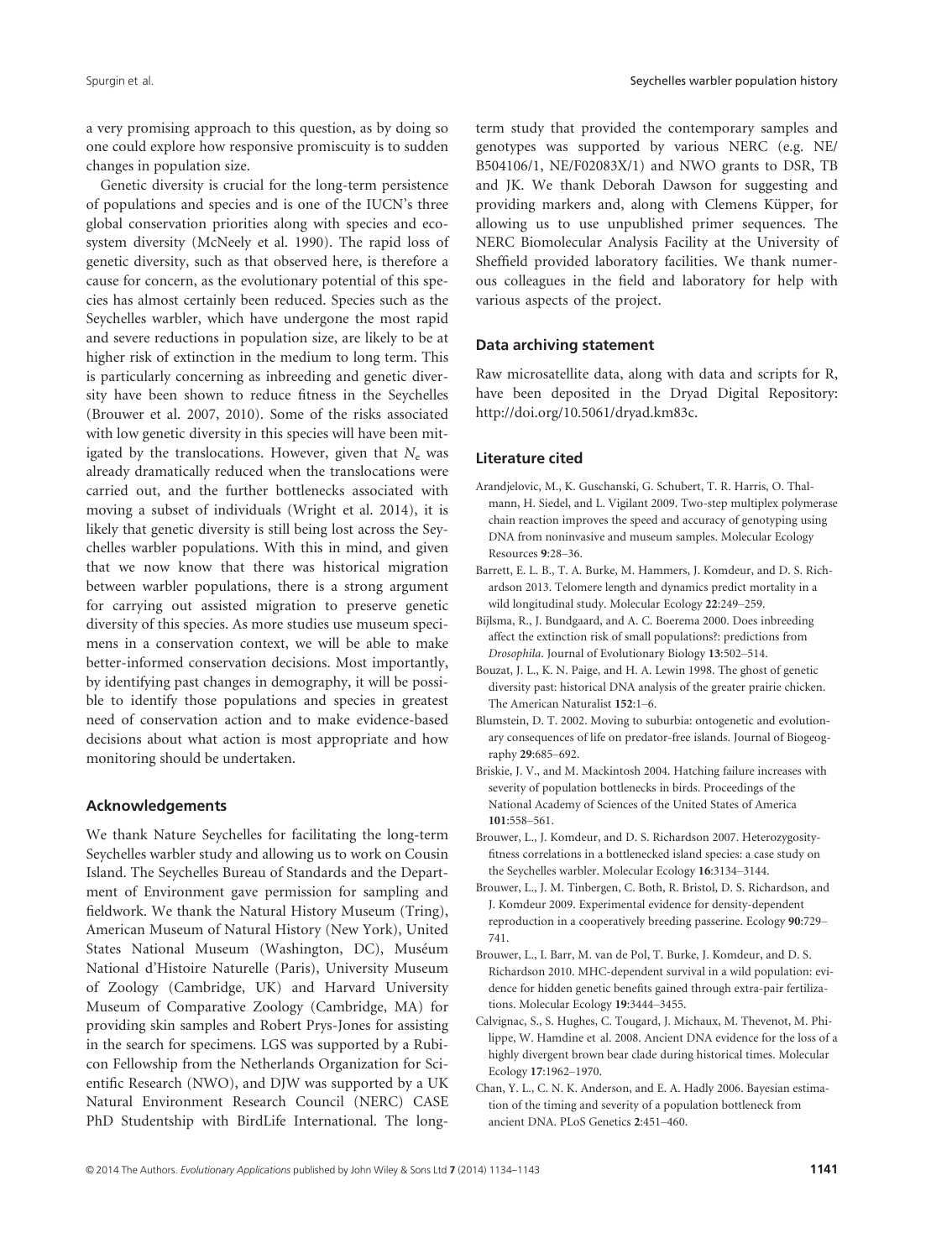- Charlesworth, D., and B. Charlesworth 1987. Inbreeding depression and its evolutionary consequences. Annual Review of Ecology and Systematics 18:237–268.
- Clutton-Brock, T., and B. Sheldon 2010. Individuals and populations: the role of long-term, individual-based studies of animals in ecology and evolutionary biology. Trends in Ecology & Evolution 25:562–573.
- Collar, N. J., and S. N. Stuart 1985. Threatened Birds of Africa and Related Islands. International Council for Bird Preservation, Cambridge.
- Colonna, M., J. Casanova, W. C. Dullo, and G. Camoin 1996. Sea-level changes and delta O-18 record for the past 34,000 yr from Mayotte reef, Indian Ocean. Quaternary Research 46:335–339.
- Cornuet, J. M., and G. Luikart 1996. Description and power analysis of two tests for detecting recent population bottlenecks from allele frequency data. Genetics 144:2001–2014.
- Cornuet, J. M., F. Santos, M. A. Beaumont, C. P. Robert, J. M. Marin, D. J. Balding, T. Guillemaud et al. 2008. Inferring population history with DIY ABC: a user-friendly approach to approximate Bayesian computation. Bioinformatics (Oxford, England) 24:2713–2719.
- Cornuet, J.-M., P. Pudlo, J. Veyssier, A. Dehne-Garcia, M. Gautier, R. Leblois, J.-M. Marin et al. 2014. DIYABC v2.0: a software to make approximate Bayesian computation inferences about population history using single nucleotide polymorphism, DNA sequence and microsatellite data. Bioinformatics 30:1187–1189.
- Crawford, N. G. 2010. smogd: software for the measurement of genetic diversity. Molecular Ecology Resources 10:556–557.
- Crnokrak, P., and S. C. H. Barrett 2002. Perspective: purging the genetic load: a review of the experimental evidence. Evolution 56:2347–2358.
- Dawson, D. 2008. Genomic Analysis of Passerine Birds Using Conserved Microsatellite Loci. Department of Animal and Plant Sciences, University of Sheffield, UK.
- Dawson, D. A., G. J. Horsburgh, C. Küpper, I. R. K. Stewart, A. D. Ball, K. L. Durrant, B. Hansson et al. 2010. New methods to identify conserved microsatellite loci and develop primer sets of high cross-species utility – as demonstrated for birds. Molecular Ecology Resources 10:475–494.
- Evanno, G., S. Regnaut, and J. Goudet 2005. Detecting the number of clusters of individuals using the software STRUCTURE: a simulation study. Molecular Ecology 14:2611–2620.
- Fontaine, M., and A. Snirc 2012. History of expansion and anthropogenic collapse in a top marine predator of the Black Sea estimated from genetic data. Proceedings of the National Academy of Sciences of the United States of America 109:15099–15100.
- Frankham, R. 1995. Conservation genetics. Annual Review of Genetics 29:305–327.
- Freed, L. A., and R. L. Cann 2006. DNA quality and accuracy of avian malaria PCR diagnostics: a review. Condor 108:459–473.
- Garza, J. C., and E. G. Williamson 2001. Detection of reduction in population size using data from microsatellite loci. Molecular Ecology 10:305–318.
- Griffith, S. C. 2000. High fidelity on islands: a comparative study of extrapair paternity in passerine birds. Behavioral Ecology 11:265–273.
- Hansson, B., and D. S. Richardson 2005. Genetic variation in two endangered Acrocephalus species compared to a widespread congener: estimates based on functional and random loci. Animal Conservation 8:83–90.
- Hoban, S., G. Bertorelle, and O. E. Gaggiotti 2012. Computer simulations: tools for population and evolutionary genetics. Nature Reviews Genetics 13:110–122.
- Hoffman, J., S. Grant, J. Forcada, and C. Phillips 2011. Bayesian inference of a historical bottleneck in a heavily exploited marine mammal. Molecular Ecology 20:3989–4008.
- Hofreiter, M., D. Serre, H. N. Poinar, M. Kuch, and S. Pääbo 2001. Ancient DNA. Nature Reviews. Genetics 2:353–359.
- Jamieson, I. G. 2011. Founder effects, inbreeding, and loss of genetic diversity in four avian reintroduction programs. Conservation Biology 25:115–123.
- Jombart, T. 2008. adegenet: a R package for the multivariate analysis of genetic markers. Bioinformatics 24:1403–1405.
- Jost, L. 2008. G(ST) and its relatives do not measure differentiation. Molecular Ecology 17:4015–4026.
- Kalinowski, S. T. 2005. Hp-Rare 1.0: a computer program for performing rarefaction on measures of allelic richness. Molecular Ecology Notes 5:187–189.
- Kalinowski, S. T. 2011. The computer program STRUCTURE does not reliably identify the main genetic clusters within species: simulations and implications for human population structure. Heredity 106:625– 632.
- Keller, L. F., P. Arcese, J. N. Smith, W. M. Hochachka, and S. C. Stearns 1994. Selection against inbred song sparrows during a natural population bottleneck. Nature 372:356–357.
- Komdeur, J. 1992. Importance of habitat saturation and territory quality for evolution of cooperative breeding in the Seychelles warbler. Nature 358:493–495.
- Komdeur, J. 1994. Conserving the Seychelles warbler Acrocephalus sechellensis by translocation from Cousin Island to the Islands of Aride and Cousine. Biological Conservation 67:143–152.
- Komdeur, J., and M. D. Pels 2005. Rescue of the Seychelles warbler on Cousin Island, Seychelles: the role of habitat restoration. Biological Conservation 124:15–26.
- Komdeur, J., T. Piersma, K. Kraaijeveld, F. Kraaijeveld-Smit, and D. S. Richardson 2004. Why Seychelles Warblers fail to recolonize nearby islands: unwilling or unable to fly there? Ibis 146:298–302.
- Lavery, S., C. Moritz, and D. R. Fielder 1996. Indo-Pacific population structure and evolutionary history of the coconut crab Birgus latro. Molecular Ecology 5:557–570.
- Loustau-Lalanne, P. 1968. The Seychelles, Cousin Island Nature Reserve. International Council for Bird Preservation, Cambridge, UK.
- Marshall, T. C., J. Slate, L. E. Kruuk, and J. M. Pemberton 1998. Statistical confidence for likelihood-based paternity inference in natural populations. Molecular Ecology 7:639–655.
- McNeely, J., K. Miller, and W. Reid 1990. Conserving the World's Biological Diversity. IUCN, World Resources Institute, Conservation International, WWF-US and the World Bank, Washington, DC.
- Miller, P. S., and P. W. Hedrick 1991. MHC polymorphism and the design of captive breeding programs – simple solutions are not the answer. Conservation Biology 5:556–558.
- Oustalet, É. 1878. Étude sur la faune ornithologique des îles Seychelles. Bulletin de la Société Philomáthique, Paris 2:161-206.
- Pääbo, S., H. Poinar, D. Serre, V. Jaenicke-Despres, J. Hebler, N. Rohland, M. Kuch et al. 2004. Genetic analyses from ancient DNA. Annual Review of Genetics 38:645–679.
- Penny, M. 1967. A new sanctuary in the Seychelles. Oryx 3:214–216.
- Piry, S., G. Luikart, and J. M. Cornuet 1999. BOTTLENECK: a computer program for detecting recent reductions in the effective population size using allele frequency data. Journal of Heredity 90:502–503.
- Porras-Hurtado, L., Y. Ruiz, C. Santos, C. Phillips, A. Carracedo, and M. V. Lareu 2013. An overview of STRUCTURE: applications, parameter settings, and supporting software. Frontiers in Genetics 4:98.